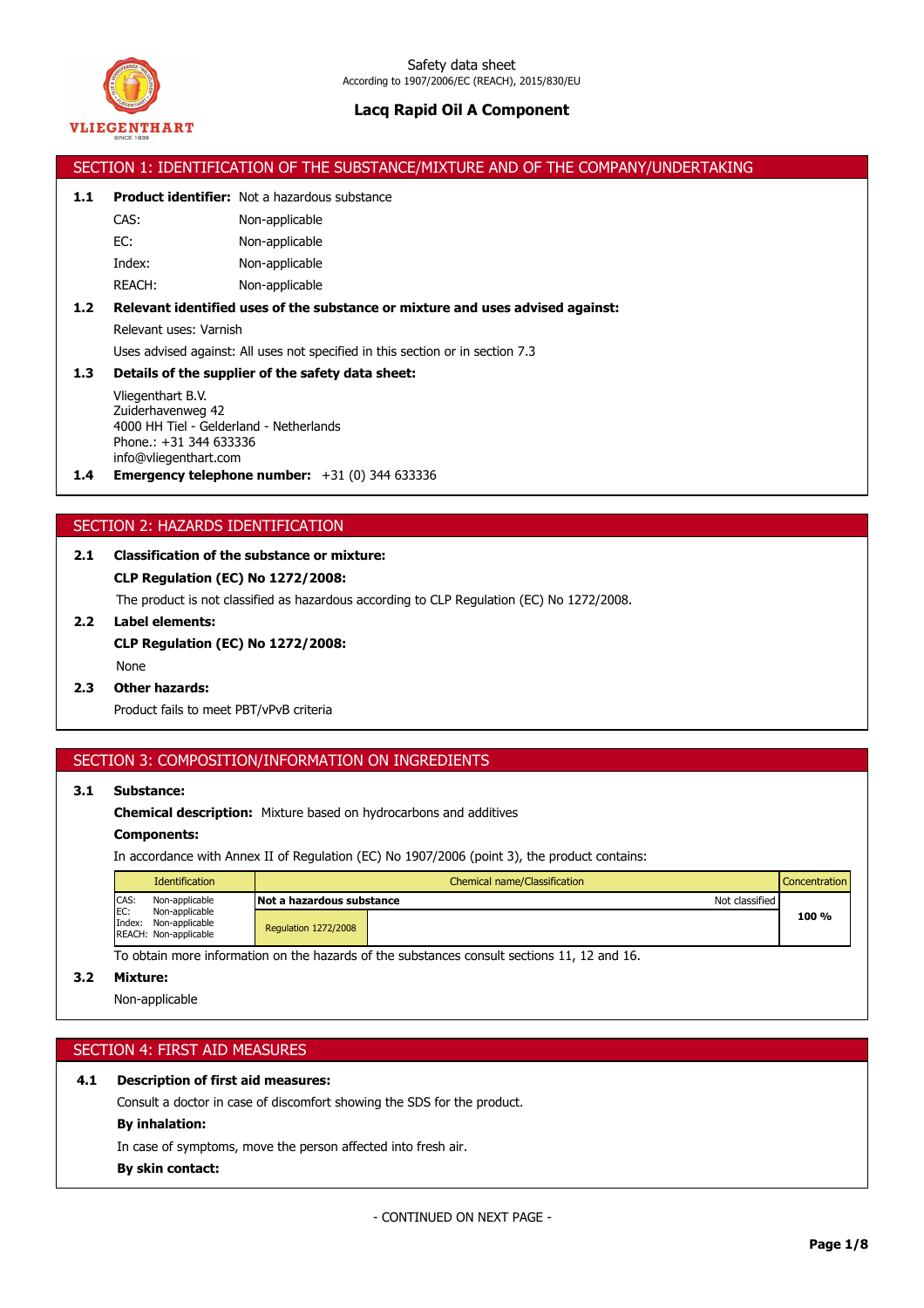

### SECTION 4: FIRST AID MEASURES (continued)

In case of contact it is recommended to clean the affected area thoroughly with water and neutral soap. In case of changes to the skin (stinging, redness, rashes, blisters,…), seek medical advice with this Safety data Sheet **By eye contact:**

Rinse with water until the product has been eliminated. In case of problems, consult a doctor showing the SDS for the product.

#### **By ingestion/aspiration:**

In case of consumption in large quantities, it is recommended to seek medical assistance.

#### **4.2 Most important symptoms and effects, both acute and delayed:**

Acute and delayed effects are indicated in sections 2 and 11.

**4.3 Indication of any immediate medical attention and special treatment needed:**

Non-applicable

### SECTION 5: FIREFIGHTING MEASURES

#### **5.1 Extinguishing media:**

Product is non-flammable, with a low risk of fire due to the flammabliity characteristics of the product in normal conditions of storage, handling and use. In the case of the existence of sustained combustion as a result of improper handling, storage or use any type of extinguishing agent can be used (ABC Powder, water,...)

#### **5.2 Special hazards arising from the substance or mixture:**

Due to its non-flammable nature, the product does not present a fire risk under normal conditions of storage, handling and use.

#### **5.3 Advice for firefighters:**

Depending on the magnitude of the fire it may be necessary to use full protective clothing and self-contained breathing apparatus (SCBA). Minimum emergency facilities and equipment should be available (fire blankets, portable first aid kit,...) in accordance with Directive 89/654/EC.

#### **Additional provisions:**

Act in accordance with the Internal Emergency Plan and the Information Sheets on actions to take after an accident or other emergencies. Eliminate all sources of ignition. In case of fire, cool the storage containers and tanks for products susceptible to combustion, explosion or BLEVE as a result of high temperatures. Avoid spillage of the products used to extinguish the fire into an aqueous medium.

### SECTION 6: ACCIDENTAL RELEASE MEASURES

### **6.1 Personal precautions, protective equipment and emergency procedures:**

Isolate leaks provided that there is no additional risk for the people performing this task.

### **6.2 Environmental precautions:**

This product is not classified as hazardous to the environment. Keep product away from drains, surface and ground water.

### **6.3 Methods and material for containment and cleaning up:**

It is recommended:

### **6.4 Reference to other sections:**

See sections 8 and 13.

### SECTION 7: HANDLING AND STORAGE

## **7.1 Precautions for safe handling:**

A.- Precautions for safe manipulation

Comply with the current legislation concerning the prevention of industrial risks. Keep containers hermetically sealed. Control spills and residues, destroying them with safe methods (section 6). Avoid leakages from the container. Maintain order and cleanliness where dangerous products are used.

B.- Technical recommendations for the prevention of fires and explosions

It is recommended to transfer at a slow speed to avoid the creation of electrostatic charges that could affect flammable products. Consult section 10 for conditions and materials that should be avoided.

C.- Technical recommendations to prevent ergonomic and toxicological risks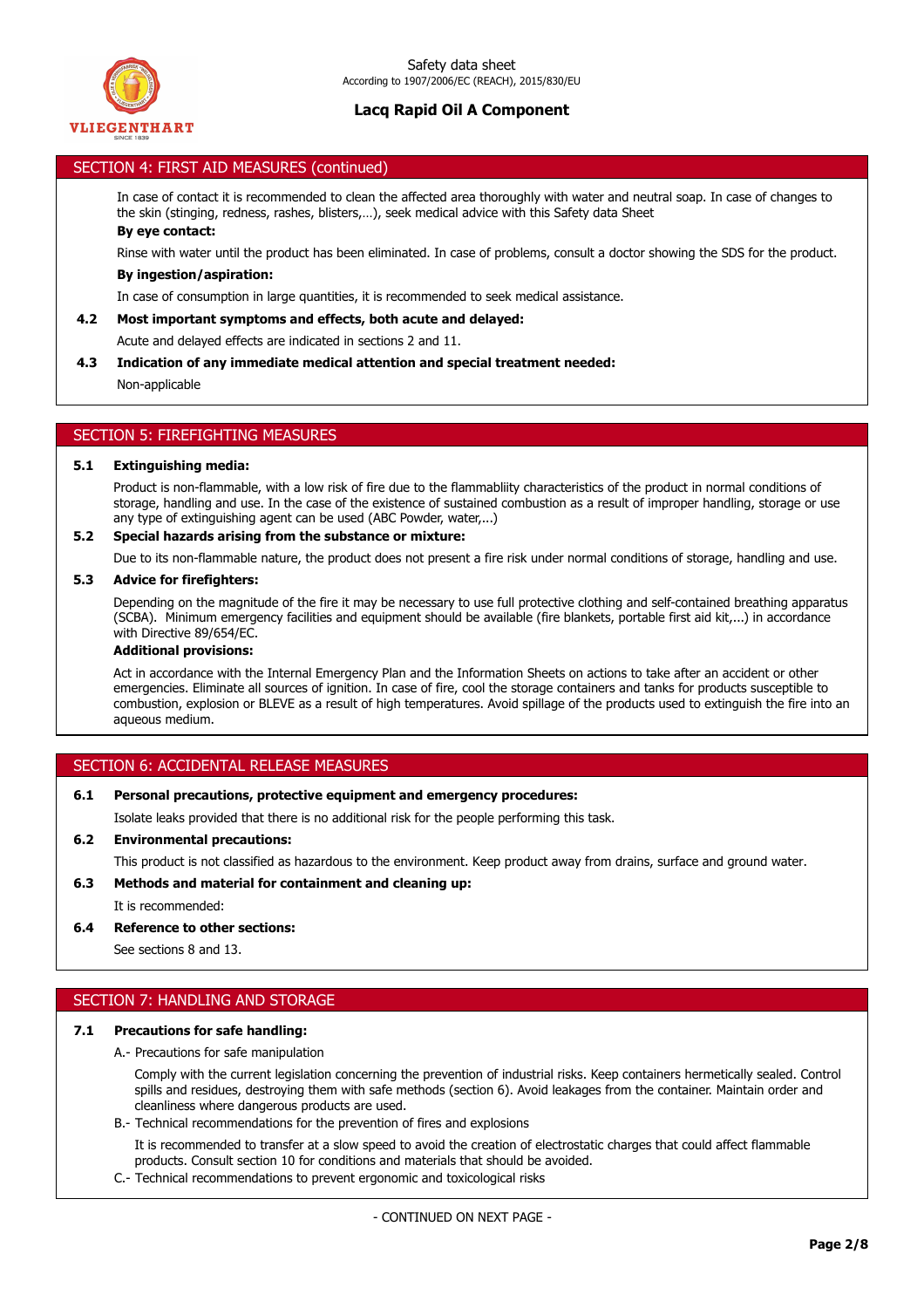

### SECTION 7: HANDLING AND STORAGE (continued)

Do not eat or drink during the process, washing hands afterwards with suitable cleaning products.

- D.- Technical recommendations to prevent environmental risks
	- It is not necessary to take special measures to prevent environmental risks. For more information see subsection 6.2

### **7.2 Conditions for safe storage, including any incompatibilities:**

A.- Technical measures for storage

Maximum time: 24 Months

B.- General conditions for storage

Avoid sources of heat, radiation, static electricity and contact with food. For additional information see subsection 10.5

#### **7.3 Specific end use(s):**

Except for the instructions already specified it is not necessary to provide any special recommendation regarding the uses of this product.

### SECTION 8: EXPOSURE CONTROLS/PERSONAL PROTECTION

#### **8.1 Control parameters:**

Substances whose occupational exposure limits have to be monitored in the workplace There are no occupational exposure limits for the substances contained in the product

#### **DNEL (Workers):**

Non-applicable

#### **DNEL (General population):**

Non-applicable

### **PNEC:**

Non-applicable

### **8.2 Exposure controls:**

A.- General security and hygiene measures in the work place

As a preventative measure it is recommended to use basic Personal Protective Equipment, with the corresponding <<CE marking>> in accordance with Directive 89/686/EC. For more information on Personal Protective Equipment (storage, use, cleaning, maintenance, class of protection,…) consult the information leaflet provided by the manufacturer. For more information see subsection 7.1.

All information contained herein is a recommendation which needs some specification from the labour risk prevention services as it is not known whether the company has additional measures at its disposal.

B.- Respiratory protection

The use of protection equipment will be necessary if a mist forms or if the occupational exposure limits are exceeded.

C.- Specific protection for the hands

|                                  | Pictogram                            | <b>PPE</b>                                       | Labelling     | <b>CEN Standard</b>             | <b>Remarks</b>                                                                                                                                                                                                                                    |
|----------------------------------|--------------------------------------|--------------------------------------------------|---------------|---------------------------------|---------------------------------------------------------------------------------------------------------------------------------------------------------------------------------------------------------------------------------------------------|
|                                  | Mandatory hand<br>protection         | Protective gloves against<br>minor risks         | <b>CAT</b>    |                                 | Replace gloves in case of any sign of damage. For<br>prolonged periods of exposure to the product for<br>professional users/industrials, we recommend using<br>CE III gloves in line with standards EN 420:2003+<br>A1:2009 and EN ISO 374-1:2016 |
| D.- Ocular and facial protection |                                      |                                                  |               |                                 |                                                                                                                                                                                                                                                   |
|                                  | Pictogram                            | <b>PPE</b>                                       | Labelling     | <b>CEN Standard</b>             | <b>Remarks</b>                                                                                                                                                                                                                                    |
|                                  | `ū*o<br>Mandatory face<br>protection | Panoramic glasses against<br>splash/projections. | <b>CAT II</b> | EN 166:2001<br>EN ISO 4007:2018 | Clean daily and disinfect periodically according to<br>the manufacturer's instructions. Use if there is a<br>risk of splashing.                                                                                                                   |
|                                  | E.- Body protection                  |                                                  |               |                                 |                                                                                                                                                                                                                                                   |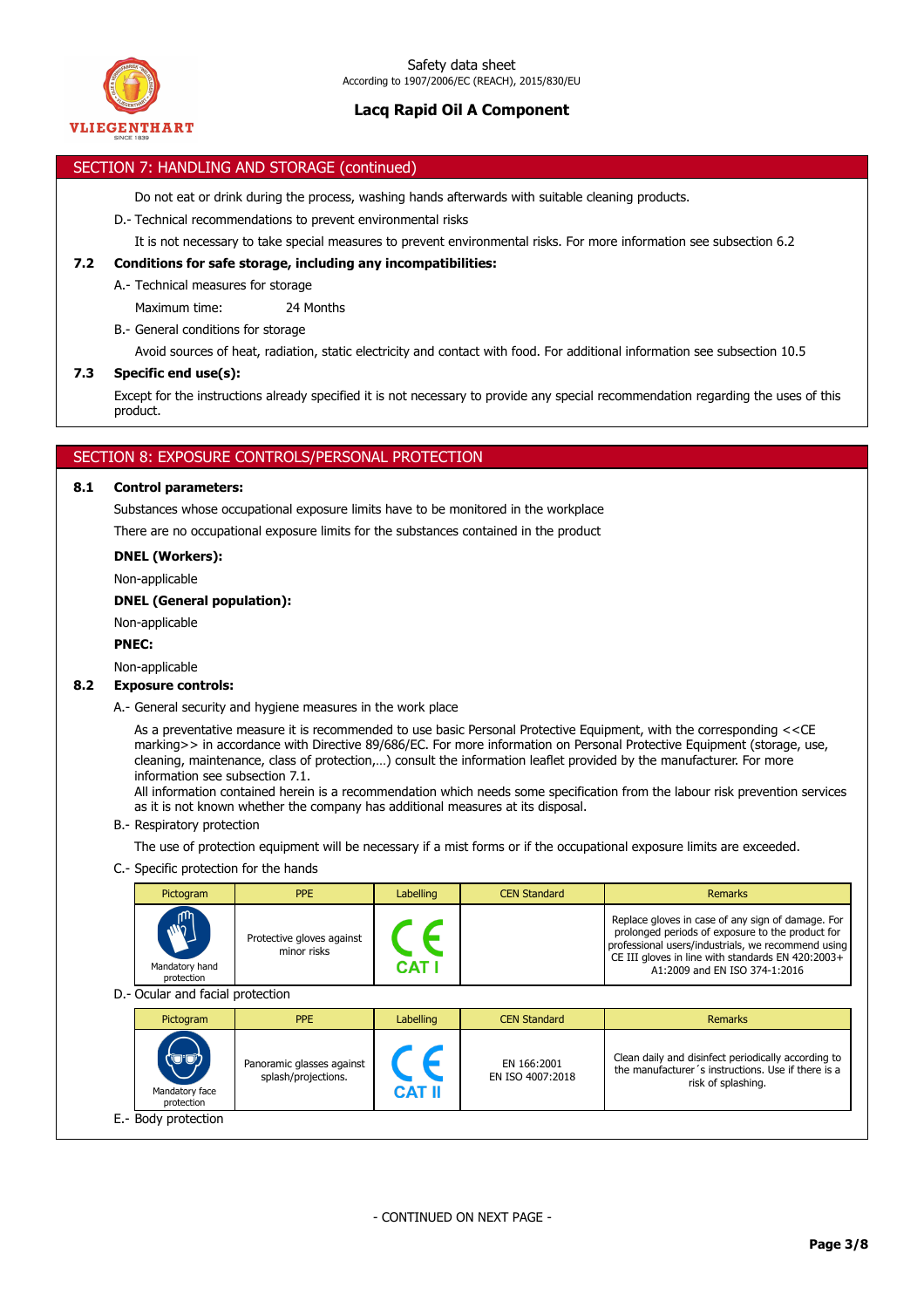

### SECTION 8: EXPOSURE CONTROLS/PERSONAL PROTECTION (continued)

| <b>PPE</b><br>Pictogram |  |                      | Labelling  | <b>CEN Standard</b> | <b>Remarks</b>                                                                                                                                                                                                                                                                   |
|-------------------------|--|----------------------|------------|---------------------|----------------------------------------------------------------------------------------------------------------------------------------------------------------------------------------------------------------------------------------------------------------------------------|
|                         |  | Work clothing        | <b>CAT</b> |                     | Replace before any evidence of deterioration. For<br>periods of prolonged exposure to the product for<br>professional/industrial users CE III is<br>recommended, in accordance with the regulations<br>in EN ISO 6529:2013, EN ISO 6530:2005, EN ISO<br>13688:2013, EN 464:1994. |
|                         |  | Anti-slip work shoes |            | EN ISO 20347:2012   | Replace before any evidence of deterioration. For<br>periods of prolonged exposure to the product for<br>professional/industrial users CE III is<br>recommended, in accordance with the regulations<br>in EN ISO 20345:2012 y EN 13832-1:2007                                    |

### F.- Additional emergency measures

It is not necessary to take additional emergency measures.

### **Environmental exposure controls:**

In accordance with the community legislation for the protection of the environment it is recommended to avoid environmental spillage of both the product and its container. For additional information see subsection 7.1.D

# **Volatile organic compounds:**

With regard to Directive 2010/75/EU, this product has the following characteristics:

| V.O.C. (Supply):                   | 0 % weight                    |
|------------------------------------|-------------------------------|
| V.O.C. density at 20 $^{\circ}$ C: | 0 kg/m <sup>3</sup> $(0 g/L)$ |
| Average carbon number:             | Non-applicable                |
| Average molecular weight:          | Non-applicable                |
|                                    |                               |

## SECTION 9: PHYSICAL AND CHEMICAL PROPERTIES

| 9.1 | Information on basic physical and chemical properties:                                             |                        |  |  |
|-----|----------------------------------------------------------------------------------------------------|------------------------|--|--|
|     | For complete information see the product datasheet.                                                |                        |  |  |
|     | Appearance:                                                                                        |                        |  |  |
|     | Physical state at 20 °C:                                                                           | Not available          |  |  |
|     | Appearance:                                                                                        | Not available          |  |  |
|     | Colour:                                                                                            | Not available          |  |  |
|     | Odour:                                                                                             | Not available          |  |  |
|     | Odour threshold:                                                                                   | Non-applicable *       |  |  |
|     | <b>Volatility:</b>                                                                                 |                        |  |  |
|     | Boiling point at atmospheric pressure:                                                             | Non-applicable *       |  |  |
|     | Vapour pressure at 20 °C:                                                                          | Non-applicable *       |  |  |
|     | Vapour pressure at 50 °C:                                                                          | Non-applicable *       |  |  |
|     | Evaporation rate at 20 °C:                                                                         | Non-applicable *       |  |  |
|     | <b>Product description:</b>                                                                        |                        |  |  |
|     | Density at 20 °C:                                                                                  | 1100 kg/m <sup>3</sup> |  |  |
|     | Relative density at 20 °C:                                                                         | 1,1                    |  |  |
|     | Dynamic viscosity at 20 °C:                                                                        | Non-applicable *       |  |  |
|     | Kinematic viscosity at 20 °C:                                                                      | Non-applicable *       |  |  |
|     | Kinematic viscosity at 40 °C:                                                                      | Non-applicable *       |  |  |
|     | Concentration:                                                                                     | Non-applicable *       |  |  |
|     | pH:                                                                                                | Non-applicable *       |  |  |
|     | Vapour density at 20 °C:                                                                           | Non-applicable *       |  |  |
|     | Partition coefficient n-octanol/water 20 °C:                                                       | Non-applicable *       |  |  |
|     | *Not relevant due to the nature of the product, not providing information property of its hazards. |                        |  |  |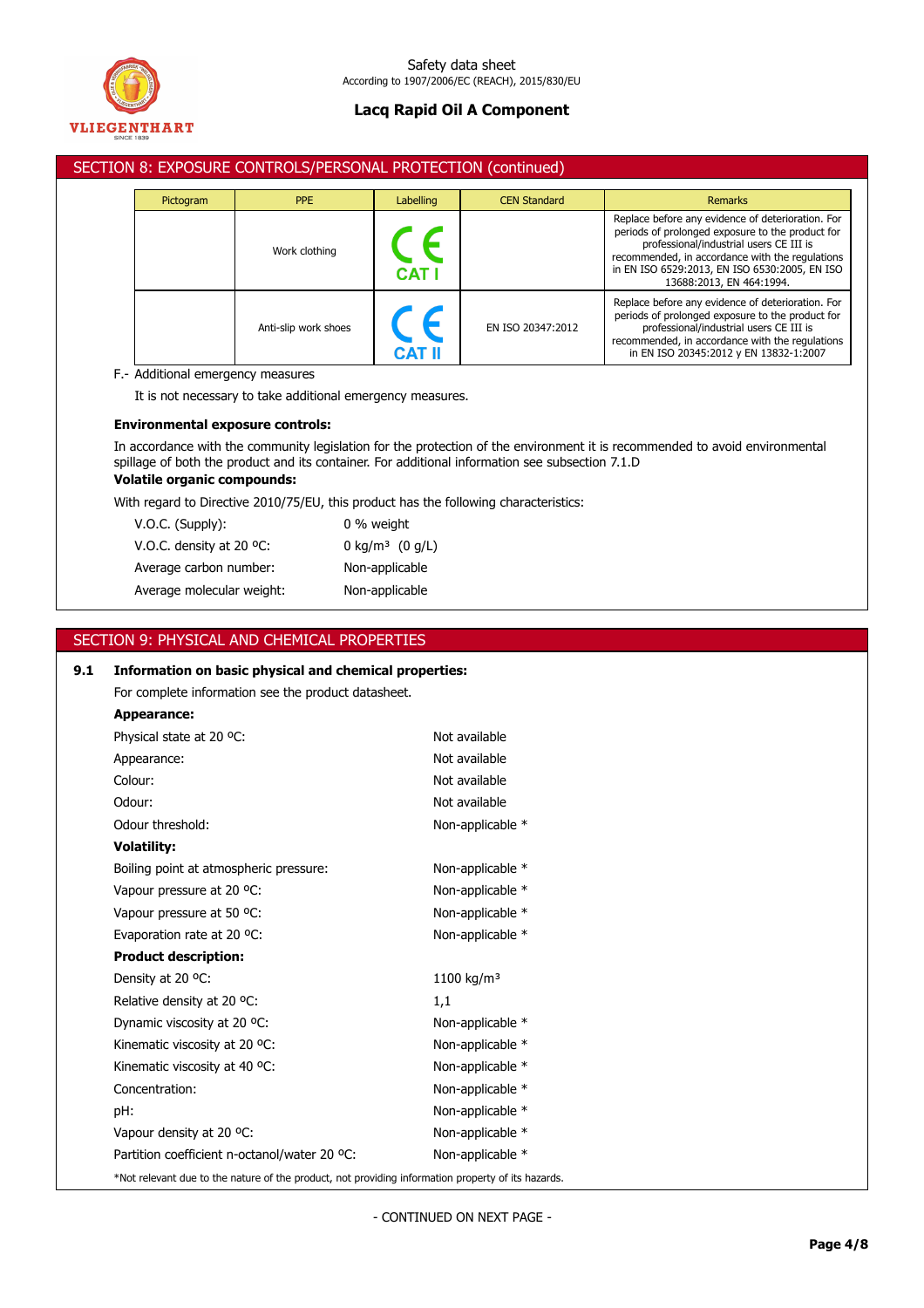

|     | SECTION 9: PHYSICAL AND CHEMICAL PROPERTIES (continued)                                            |                  |
|-----|----------------------------------------------------------------------------------------------------|------------------|
|     | Solubility in water at 20 °C:                                                                      | Non-applicable * |
|     | Solubility properties:                                                                             | Non-applicable * |
|     | Decomposition temperature:                                                                         | Non-applicable * |
|     | Melting point/freezing point:                                                                      | Non-applicable * |
|     | Explosive properties:                                                                              | Non-applicable * |
|     | Oxidising properties:                                                                              | Non-applicable * |
|     | <b>Flammability:</b>                                                                               |                  |
|     | Flash Point:                                                                                       | Non-applicable   |
|     | Flammability (solid, gas):                                                                         | Non-applicable * |
|     | Autoignition temperature:                                                                          | Non-applicable * |
|     | Lower flammability limit:                                                                          | Non-applicable * |
|     | Upper flammability limit:                                                                          | Non-applicable * |
|     | <b>Explosive:</b>                                                                                  |                  |
|     | Lower explosive limit:                                                                             | Non-applicable * |
|     | Upper explosive limit:                                                                             | Non-applicable * |
| 9.2 | <b>Other information:</b>                                                                          |                  |
|     | Surface tension at 20 °C:                                                                          | Non-applicable * |
|     | Refraction index:                                                                                  | Non-applicable * |
|     | *Not relevant due to the nature of the product, not providing information property of its hazards. |                  |

|      | SECTION 10: STABILITY AND REACTIVITY                                                                                   |                  |                         |                       |                               |  |  |
|------|------------------------------------------------------------------------------------------------------------------------|------------------|-------------------------|-----------------------|-------------------------------|--|--|
| 10.1 | <b>Reactivity:</b>                                                                                                     |                  |                         |                       |                               |  |  |
|      | No hazardous reactions are expected because the product is stable under recommended storage conditions. See section 7. |                  |                         |                       |                               |  |  |
|      | 10.2 Chemical stability:                                                                                               |                  |                         |                       |                               |  |  |
|      | Chemically stable under the conditions of storage, handling and use.                                                   |                  |                         |                       |                               |  |  |
|      | 10.3 Possibility of hazardous reactions:                                                                               |                  |                         |                       |                               |  |  |
|      | Under the specified conditions, hazardous reactions that lead to excessive temperatures or pressure are not expected.  |                  |                         |                       |                               |  |  |
| 10.4 | <b>Conditions to avoid:</b>                                                                                            |                  |                         |                       |                               |  |  |
|      | Applicable for handling and storage at room temperature:                                                               |                  |                         |                       |                               |  |  |
|      | Shock and friction                                                                                                     | Contact with air | Increase in temperature | <b>Sunlight</b>       | <b>Humidity</b>               |  |  |
|      | Not applicable<br>Not applicable<br>Not applicable<br>Not applicable<br>Not applicable                                 |                  |                         |                       |                               |  |  |
| 10.5 | <b>Incompatible materials:</b>                                                                                         |                  |                         |                       |                               |  |  |
|      | <b>Acids</b>                                                                                                           | Water            | Oxidising materials     | Combustible materials | <b>Others</b>                 |  |  |
|      | Avoid strong acids                                                                                                     | Not applicable   | Not applicable          | Not applicable        | Avoid alkalis or strong bases |  |  |

### **10.6 Hazardous decomposition products:**

See subsection 10.3, 10.4 and 10.5 to find out the specific decomposition products. Depending on the decomposition conditions, complex mixtures of chemical substances can be released: carbon dioxide (CO2), carbon monoxide and other organic compounds.

# SECTION 11: TOXICOLOGICAL INFORMATION

# **11.1 Information on toxicological effects:**

LD50 oral > 2000 mg/kg (rat)

### **Dangerous health implications:**

In case of exposure that is repetitive, prolonged or at concentrations higher than the recommended occupational exposure limits, adverse effects on health may result, depending on the means of exposure: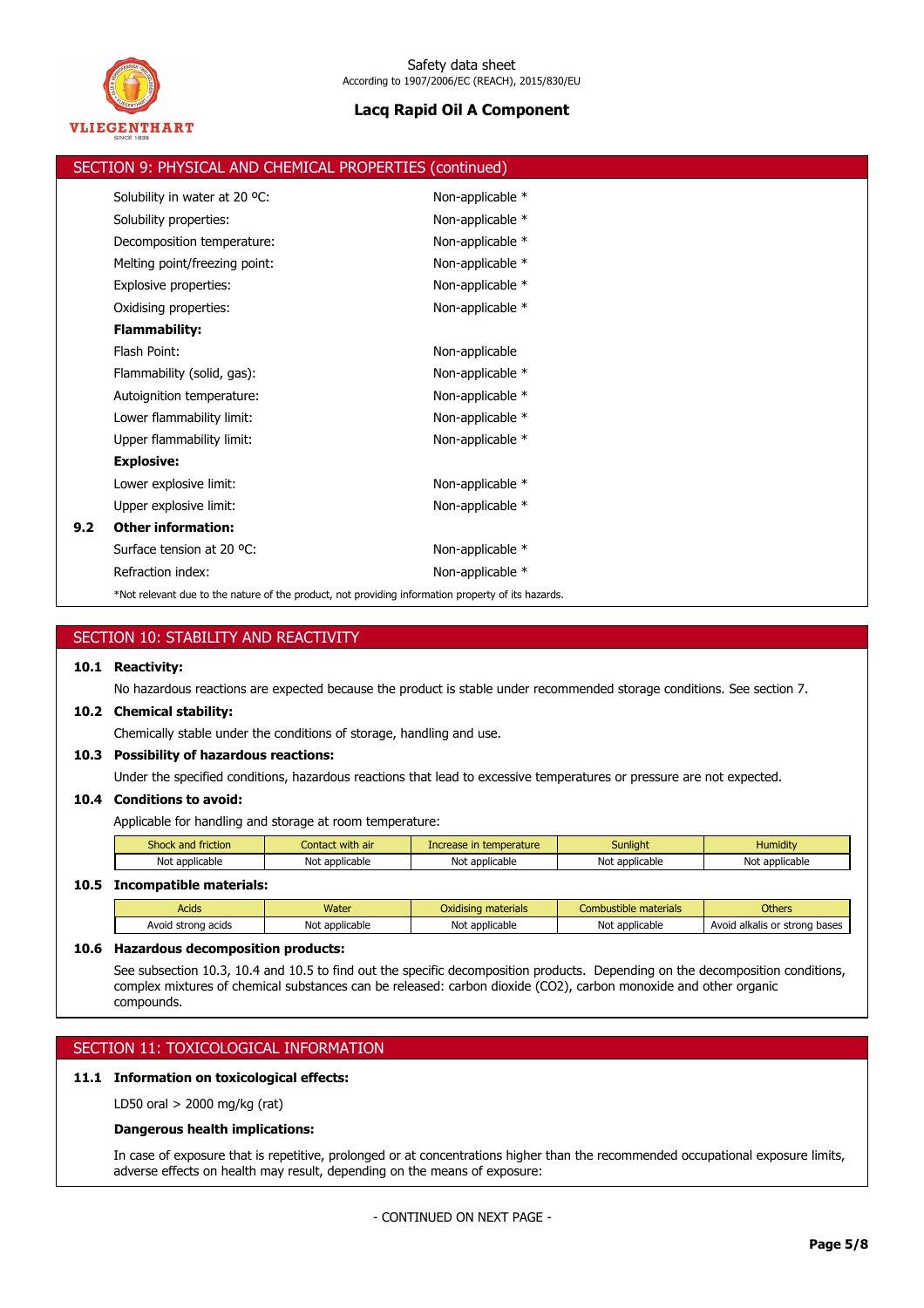

### SECTION 11: TOXICOLOGICAL INFORMATION (continued)

- A- Ingestion (acute effect):
	- Acute toxicity : Based on available data, the classification criteria are not met
	- Corrosivity/Irritability: Based on available data, the classification criteria are not met
- B- Inhalation (acute effect):
	- Acute toxicity : Based on available data, the classification criteria are not met
- Corrosivity/Irritability: Based on available data, the classification criteria are not met C- Contact with the skin and the eyes (acute effect):
	- Contact with the skin: Based on available data, the classification criteria are not met
	- Contact with the eyes: Based on available data, the classification criteria are not met
- D- CMR effects (carcinogenicity, mutagenicity and toxicity to reproduction):
	- Carcinogenicity: Based on available data, the classification criteria are not met IARC: Non-applicable
	- Mutagenicity: Based on available data, the classification criteria are not met
	- Reproductive toxicity: Based on available data, the classification criteria are not met
- E- Sensitizing effects:
	- Respiratory: Based on available data, the classification criteria are not met
	- Cutaneous: Based on available data, the classification criteria are not met
- F- Specific target organ toxicity (STOT) single exposure:

Based on available data, the classification criteria are not met

- G- Specific target organ toxicity (STOT)-repeated exposure:
	- Specific target organ toxicity (STOT)-repeated exposure: Based on available data, the classification criteria are not met
	- Skin: Based on available data, the classification criteria are not met
- H- Aspiration hazard:

Based on available data, the classification criteria are not met

#### **Other information:**

Non-applicable

#### **Specific toxicology information on the substances:**

Not available

### SECTION 12: ECOLOGICAL INFORMATION

The experimental information related to the eco-toxicological properties of the product itself is not available

**12.1 Toxicity:**

Not available

- **12.2 Persistence and degradability:** Not available
- **12.3 Bioaccumulative potential:** Not available
- **12.4 Mobility in soil:** Not available
- **12.5 Results of PBT and vPvB assessment:** Product fails to meet PBT/vPvB criteria
- **12.6 Other adverse effects:**

Not described

### SECTION 13: DISPOSAL CONSIDERATIONS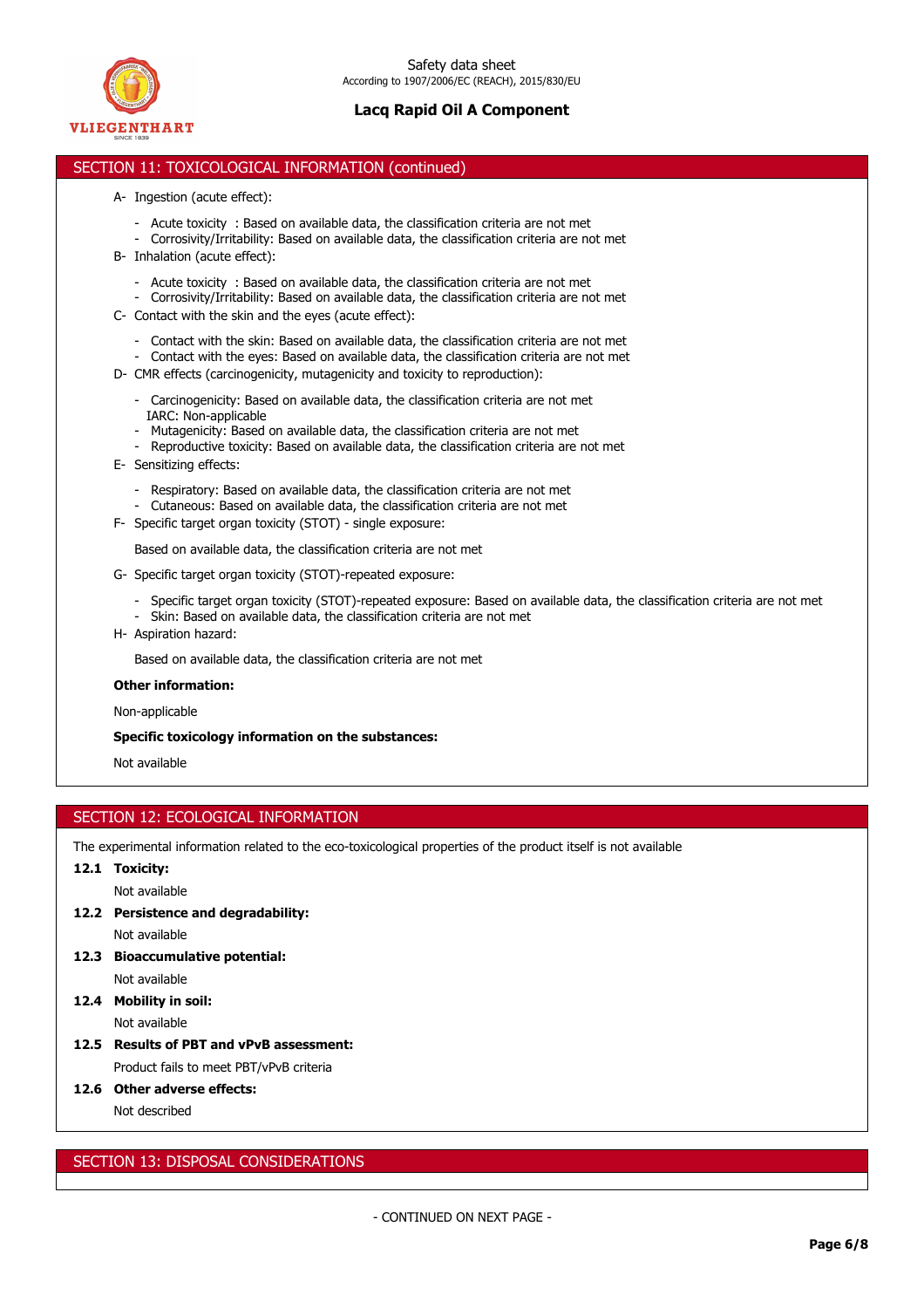

### SECTION 13: DISPOSAL CONSIDERATIONS (continued)

#### **13.1 Waste treatment methods:**

| Code     | <b>Description</b>                                             | Waste class (Regulation (EU) No<br>1357/2014) |
|----------|----------------------------------------------------------------|-----------------------------------------------|
| 08 01 12 | waste paint and varnish other than those mentioned in 08 01 11 | Non dangerous                                 |

#### **Type of waste (Regulation (EU) No 1357/2014):**

Non-applicable

#### **Waste management (disposal and evaluation):**

Consult the authorized waste service manager on the assessment and disposal operations in accordance with Annex 1 and Annex 2 (Directive 2008/98/EC). As under 15 01 (2014/955/EC) of the code and in case the container has been in direct contact with the product, it will be processed the same way as the actual product. Otherwise, it will be processed as non-dangerous residue. We do not recommended disposal down the drain. See paragraph 6.2.

#### **Regulations related to waste management:**

In accordance with Annex II of Regulation (EC) No 1907/2006 (REACH) the community or state provisions related to waste management are stated

Community legislation: Directive 2008/98/EC, 2014/955/EU, Regulation (EU) No 1357/2014

### SECTION 14: TRANSPORT INFORMATION

This product is not regulated for transport (ADR/RID,IMDG,IATA)

### SECTION 15: REGULATORY INFORMATION

### **15.1 Safety, health and environmental regulations/legislation specific for the substance or mixture:**

Candidate substances for authorisation under the Regulation (EC) No 1907/2006 (REACH): Non-applicable

Substances included in Annex XIV of REACH ("Authorisation List") and sunset date: Non-applicable

Regulation (EC) No 1005/2009, about substances that deplete the ozone layer: Non-applicable

Article 95, REGULATION (EU) No 528/2012: Non-applicable

REGULATION (EU) No 649/2012, in relation to the import and export of hazardous chemical products: Non-applicable

#### **Seveso III:**

Non-applicable

**Limitations to commercialisation and the use of certain dangerous substances and mixtures (Annex XVII REACH, etc ….):**

Non-applicable

### **Specific provisions in terms of protecting people or the environment:**

It is recommended to use the information included in this safety data sheet as a basis for conducting workplace-specific risk assessments in order to establish the necessary risk prevention measures for the handling, use, storage and disposal of this product.

#### **Other legislation:**

The product could be affected by sectorial legislation

#### **15.2 Chemical safety assessment:**

The supplier has not carried out evaluation of chemical safety.

### SECTION 16: OTHER INFORMATION

#### **Legislation related to safety data sheets:**

This safety data sheet has been designed in accordance with ANNEX II-Guide to the compilation of safety data sheets of Regulation (EC) No 1907/2006 (Regulation (EC) No 2015/830)

**Modifications related to the previous Safety Data Sheet which concerns the ways of managing risks.:** Non-applicable

**Texts of the legislative phrases mentioned in section 3:**